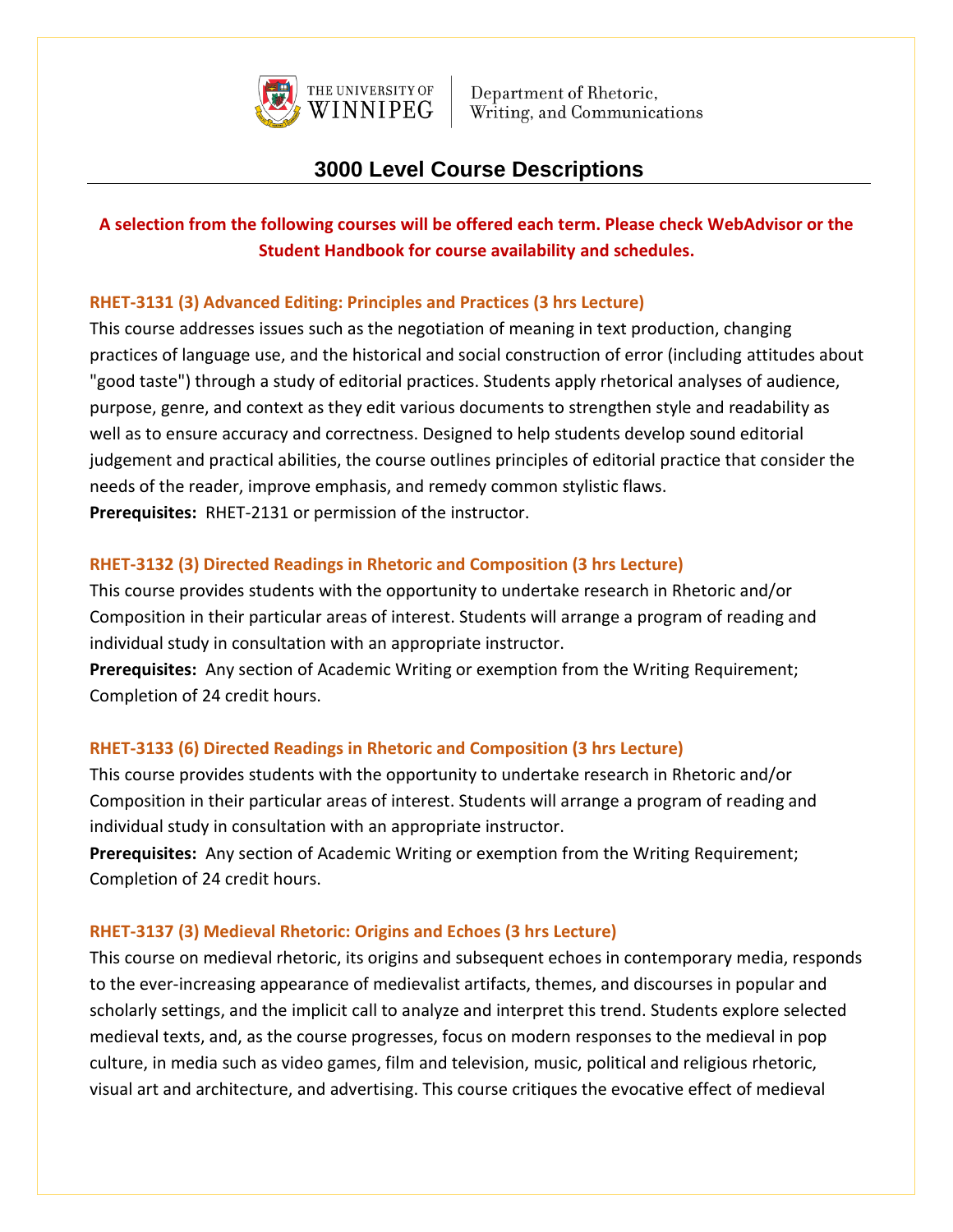

# **3000 Level Course Descriptions**

rhetoric, then and now.

**Experimental Course:** This course is offered on a trial basis to gauge interest in the topic. Students who successfully complete this course receive credit as indicated.

## **RHET-3139 (3) Rhetorics of Visual Representation (3 hrs Lecture)**

This course provides a systematic and comprehensive account of the grammar and rhetoric of visual design. By looking at the formal structures of design- colour, perspective, arrangement, and materiality - students examine the ways in which images communicate meaning. This course draws on a considerable range of examples to demonstrate the differences and the similarities between the grammar of language and that of visual communication. Given the influence and sophistication of visual texts and their relative neglect in scholarship, visual critique is important and necessary. **Restrictions:** Students may not hold credit for this course and RHET-2139.

**Prerequisites:** Any section of Academic Writing or exemption from the Writing Requirement; Completion of 24 credit hours.

## **RHET-3145 (3) The Fifth Canon: History and Theories of Delivery (3 hrs Lecture)**

This course focuses on the fifth canon of rhetoric, also known as pronuntiatio, actio, or delivery. It takes an historical approach, beginning with primary classical texts and ending with contemporary theories of delivery. Topics may include the history and theory of vocal expression, rhythm, gesture, posture, and dress. Students also discuss delivery and gender, theatricality, mimesis, rhetorics of the body, and the implications of media technologies for delivery. The course situates delivery relative to the other rhetorical canons, highlighting its relationship to character, pathos, style, identity, education, and memory.

**Prerequisites:** Any section of Academic Writing or exemption from the Writing Requirement; Completion of 24 credit hours.

## **RHET-3150 (3) Studies in the Rhetoric of Nonfiction (3 hrs Lecture)**

This course examines nonfiction as a creative, constructive art, one that is fact-based but also draws on a wide range of literary and rhetorical resources to entertain, inform, and persuade readers. Since nonfiction encompasses a variety of genres - travel and adventure literature, memoir and biography, nature writing, the personal essay, the polemical essay, and New Journalism, to name just a few - the focus in any given year will depend on the instructor's interests and selection of readings. But whatever the focus, the course considers each text as both rhetorical and literary, taking into account the context of its writing and intended audience, its author's purposes, its central ideas, its structure,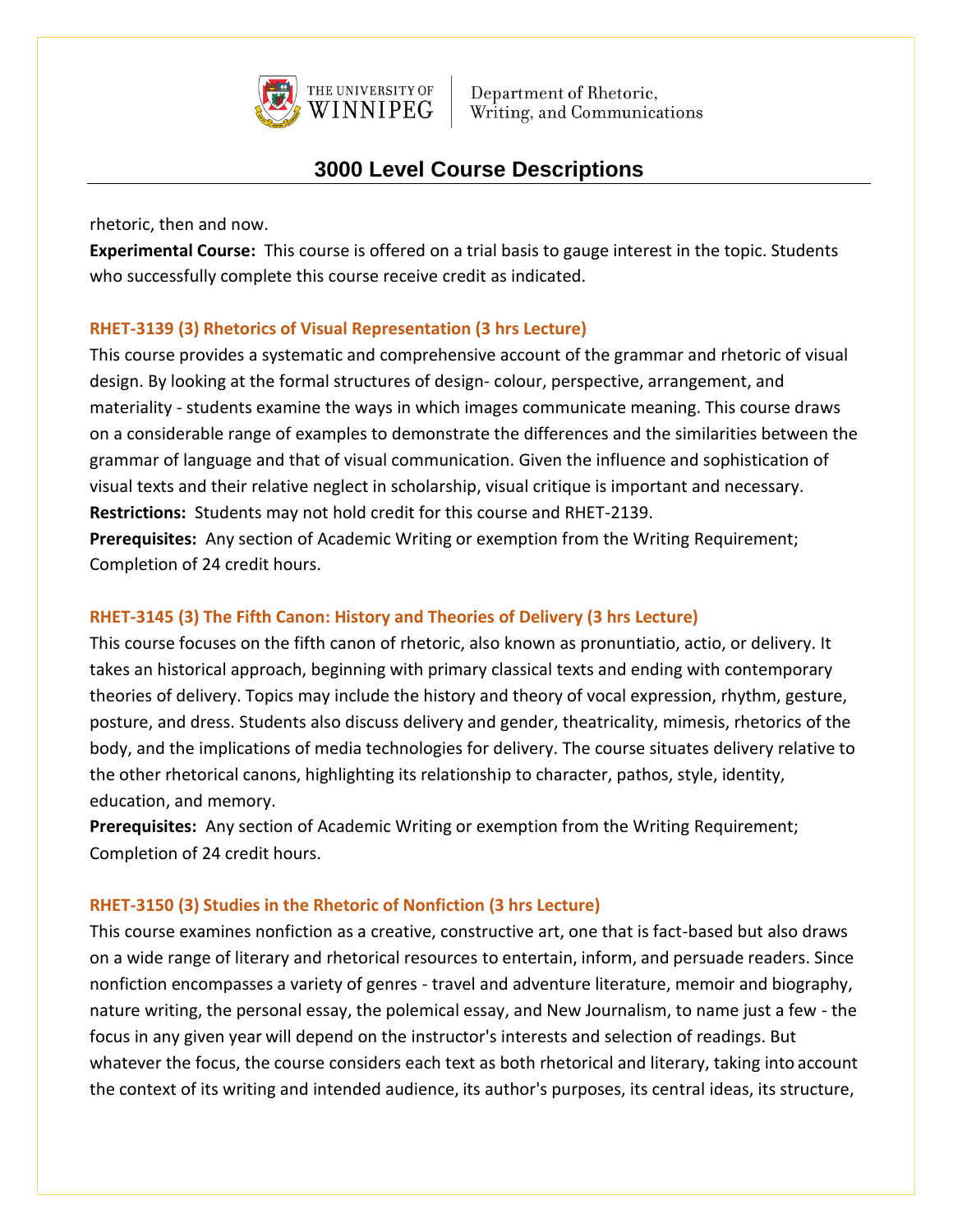

# **3000 Level Course Descriptions**

and its style.

**Restrictions:** Students may not hold credit for this course and RHET-4150. **Prerequisites:** Any section of Academic Writing or exemption from the Writing Requirement; Completion of 24 credit hours.

## **RHET-3153 (3) Studies in the Rhetorics of Gender (3 hrs Lecture)**

This course focuses on issues growing from the complex interaction of gender and language use, with a particular focus on written texts. Beginning with an overview of research on the relationship between gender and communicative behaviour, including feminist critiques of language, it considers such topics as the following: the rhetorics of women's movement and of contemporary men's movements; verbal (and, to a lesser extent, visual) constructions of masculinity and femininity in advertising and the media; innovative uses of language which resist and subvert prevailing conceptions of appropriate communicative behaviour; and the rhetoric of public debates over issues such as abortion and reproductive technologies, in which gender is a central factor. **Restrictions:** Students may not hold credit for this course and WGS-3153. **Prerequisites:** Any section of Academic Writing or exemption from the Writing Requirement; Completion of 24 credit hours.

## **RHET-3154 (3) The New Journalism (3 hrs Lecture)**

"New Journalism" arose in the 1960s when Truman Capote, Tom Wolf, Joan Didion, Hunter S. Thompson, and others began to infuse their reporting with rhetorical and literary technique, creating a hybrid genre of reportage that was both factual and artistic. They dethroned the novel as the most prestigious outlet for imaginative literary talent in their generation and instigated the first powerful renewal

of North American letters in fifty years. The course includes works of both early and later periods of this movement, and considers a number of critical and theoretical statements about its practice. **Prerequisites:** Any section of Academic Writing or exemption from the Writing Requirement; Completion of 24 credit hours.

## **RHET-3155 (3) Writing on the Environment (3 hrs Lecture)**

The focus of this course is writing on the environment, with emphasis on American and Canadian nonfiction writing after the 19th century. This includes what is often called "nature writing" - essays on farm life and backcountry living, writing about wilderness adventures, natural history essays, field guides, rambles, and other genres that rely heavily on personal narratives or descriptions of natural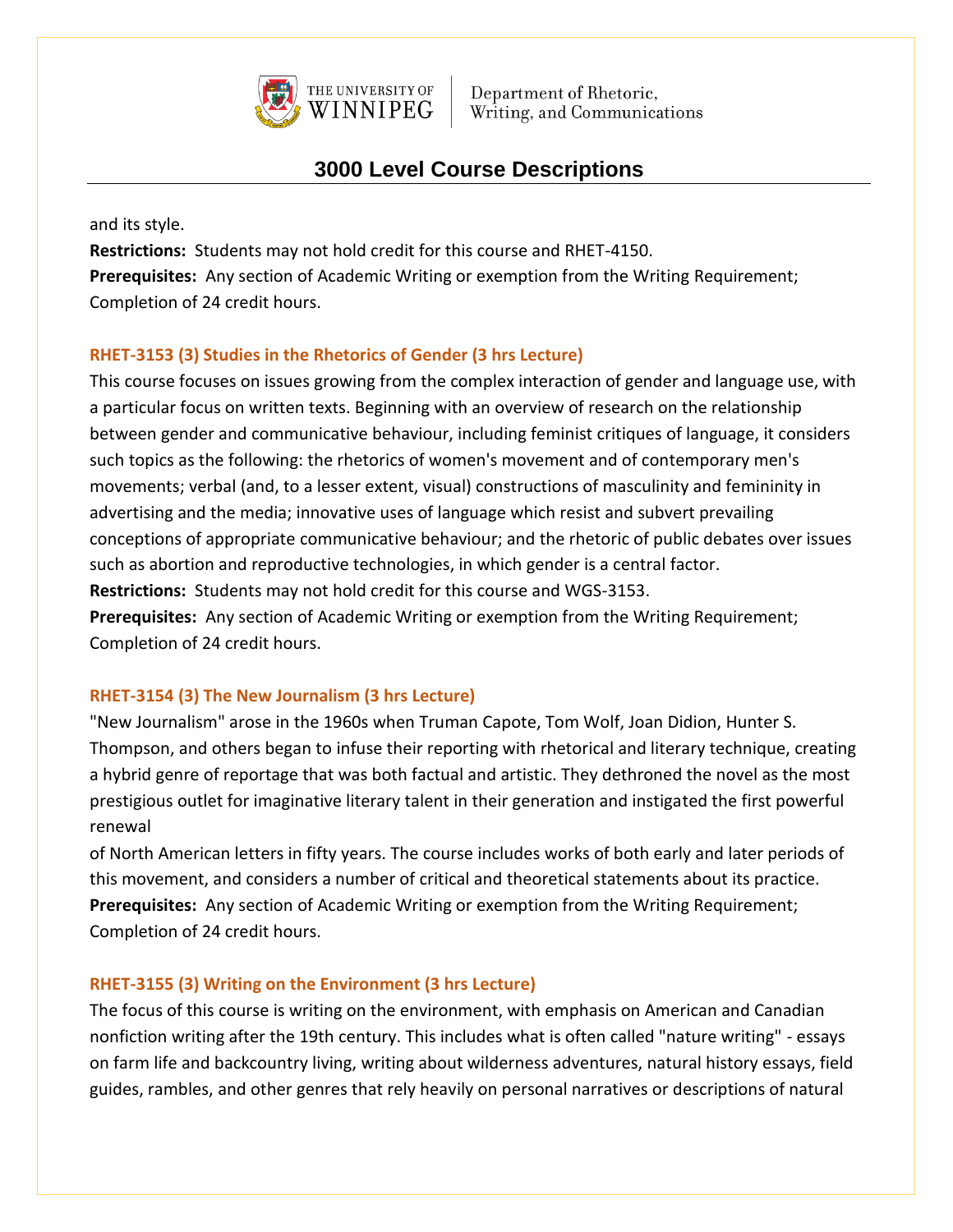

# **3000 Level Course Descriptions**

phenomena. But it also includes works that rely more heavily on explicit argument, among them polemical essays and philosophical inquiry. It is the rhetoric of such writing that is studied. **Prerequisites:** Any section of Academic Writing or exemption from the Writing Requirement; Completion of 24 credit hours.

## **RHET-3156 (3) Transnational and Intercultural Language and Communications (3 hrs Lecture)**

This course looks at the origins and development of language from a historical perspective and moves into specific case studies of unilingual, bilingual, and multilingual groups,their languages, how they communicate, and representational media used by the group. We focus closely on how groups communicate with one another, often by using common languages and the practice of translation, and how groups use languages to represent their culture to other groups and within the group. Central to such transnational and intercultural communication is the representation of identity and heritage. As languages change, identity changes also occur.

**Cross-listed:** LING-3106(3).

**Prerequisites:** Any section of Academic Writing or exemption from the Writing Requirement; Completion of 24 credit hours.

## **RHET-3158 (3) The Culture Wars (3 hrs Lecture)**

This course introduces students to the nature of communication in a divided society. Students consider the challenges that cultural, conceptual and more diversity pose to democratic dialogue and civic engagement. They consider first historical background that explains the contemporary culture wars. They then evaluate a series of recent case studies concerning moral conflict and communication breakdown. The aim is to get students to think critically about what communication means in the absence of a shared vocabulary and what kind of dialogue is appropriate for a radically diverse society.

**Prerequisites:** Any section of Academic Writing or exemption from the Writing Requirement; Completion of 24 credit hours.

## **RHET-3250 (3) Composition Studies (3 hrs Lecture)**

This course introduces the main theories, topics, and issues in the field of composition, including theories of the composing process; writing pedagogy; the place of the writer in the university; the relationships among writing, gender, culture, and race; and the effect of new communicative technologies on the composing process. Students rehearse many of the processes and techniques considered in the course, and they may be required to carry out a data-based research project in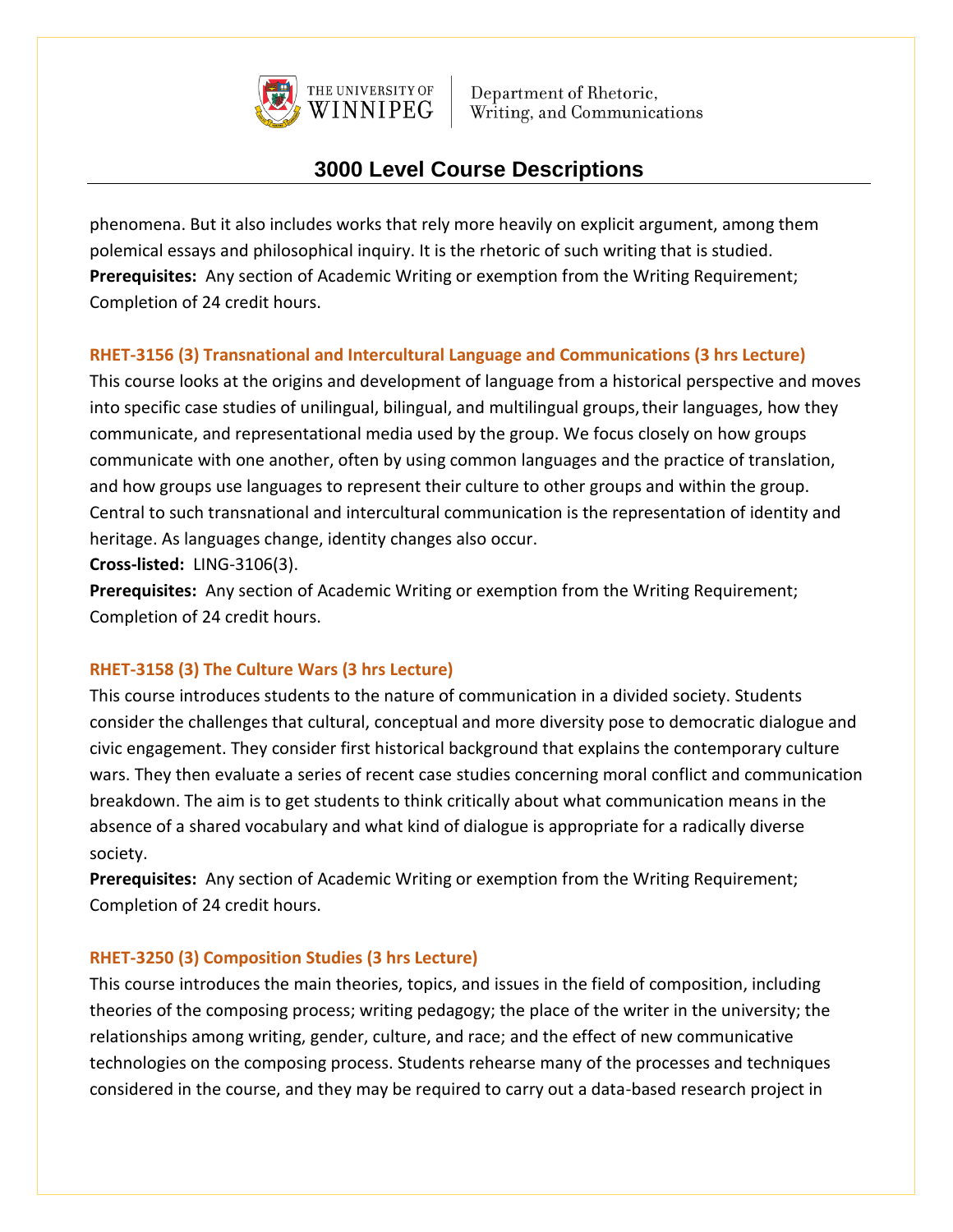

# **3000 Level Course Descriptions**

composition, involving systematic observation and analysis of the composing process. **Prerequisites:** Any section of Academic Writing or exemption from the Writing Requirement; Completion of 24 credit hours.

## **RHET-3255 (3) Narrative Thinking and Writing (3 hrs Lecture)**

Students in this course consider narrative as a way of thinking or mode of knowing, rather than as a method of transcription. They focus on the narrative methodologies of autobiographical criticism and ethnography by examining texts that represent early and recent examples of each. Working with autobiographical criticism, students consider how feminist theory has been instrumental in the development of criticism that foregrounds the connection between self and text. Turning to ethnography, students examine changes in the relationship between observer and field. In addition to considering these issues as readers of narrative, students are asked to write narratives that engage issues requiring analysis and to reflect on how narration both enables and inhibits the development of ideas.

**Restrictions:** Students may not hold credit for this course and ENGL-2150 | RHET-2150. **Prerequisites:** Any section of Academic Writing or exemption from the Writing Requirement; Completion of 24 credit hours.

#### **RHET-3320 (3) Forms of Inquiry in Written Communication (3 hrs Lecture)**

This course examines the methods and methodologies of the research community that takes writing as its subject-defining *method* as a technique of gathering evidence and *methodology* as the underlying theory and analysis of how research proceeds. We review how the community of researchers formed since the 1960s has relied upon diverse ways to make knowledge about writing and writing processes. Students examine qualitative approaches that are common or that are gaining prominence in this community, with emphasis on ethnography, case study, and teacher research narrative. The influences of feminism, pluralism, and collaborative scholarship are also considered. Students will become familiar with these methods by reading theory and research and by conducting their own research project.

**Restrictions:** Students may not hold credit for this course and RHET-4320. **Prerequisites:** Any section of Academic Writing or exemption from the Writing Requirement; Completion of 24 credit hours.

## **RHET-3321 (3) Composing Our Winnipeg: Rhetoric of/and the City (3 hrs Lecture)**

In this course, we consider how our city has been written so far, and how its culture(s) and geography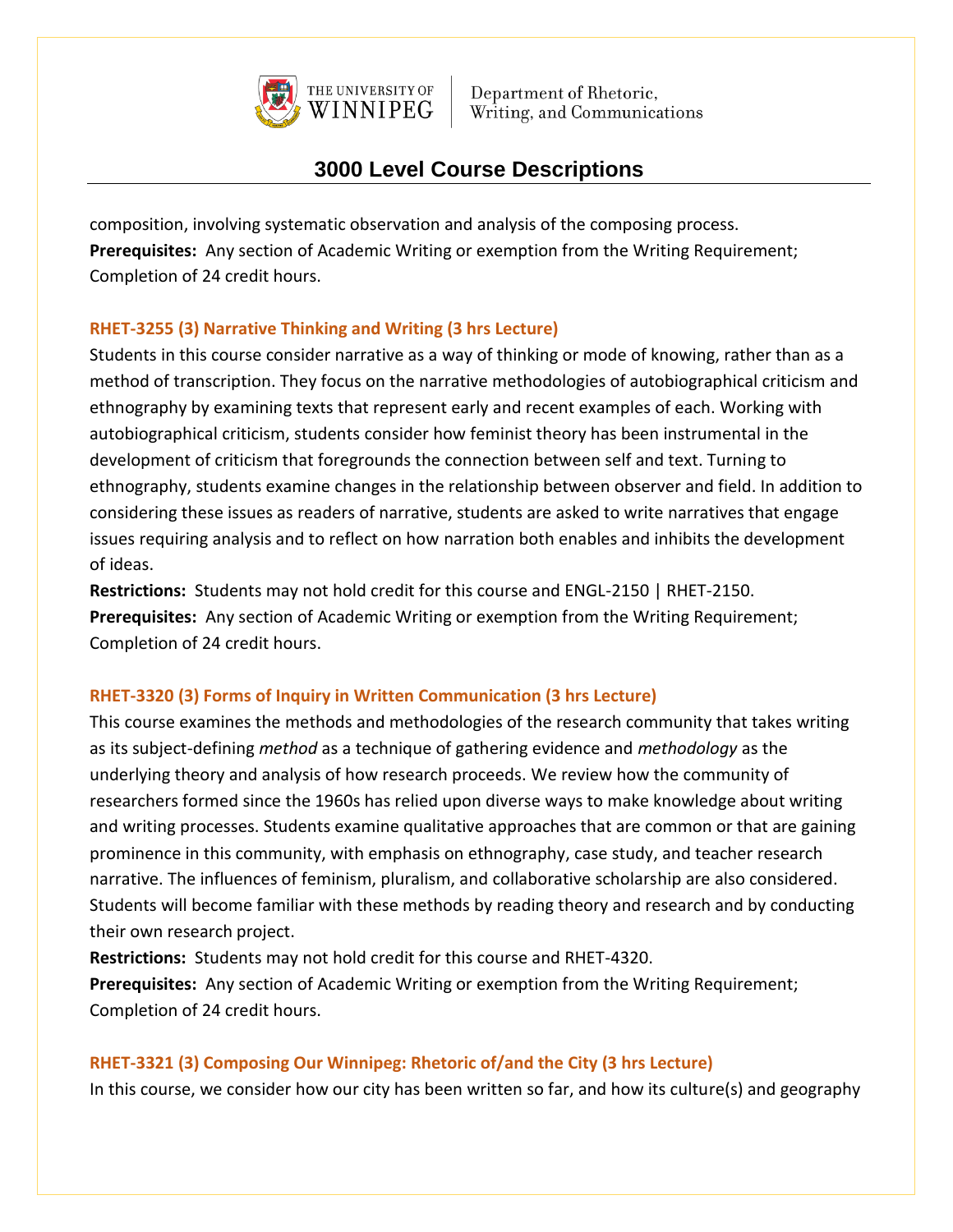

# **3000 Level Course Descriptions**

are a function of confrontations between language, cultures of poverty and power, and complex institutional decision-making. Rather than ignoring or mythologizing inequities -- endorsing uncomfortable silences and uneasy confrontations as our *cityspeak* -- we consider some material realities and social myths that shape our thinking about Winnipeg centre and neighbourhoods: who are we, what do we do, who moves in and out? From this interaction of real and imagined city, we compose a *third space* that signifies what the city can be.

**Prerequisites:** Any section of Academic Writing or exemption from the Writing Requirement; Completion of 24 credit hours.

## **RHET-3329 (3) Writing for Scholarly Audiences (3 hrs Lecture)**

This course addresses the varieties of scholarly discourse: why academics write and speak in a particular way, and how the contexts of political and economic environments that surround a university affect textual production. By reading and analyzing representative texts of various disciplines, students will learn to recognize and practice the sort of rhetoric used by academics. The goals of this course are threefold: (1) to increase students' awareness of norms and disciplinary conventions; (2) to help prepare students for advanced scholarship; and (3) to learn more about the pragmatic components involved in writing, thinking, and speaking at an academic level. In exceptional cases, this course may be taken to satisfy the Academic Writing requirement with permission of the Instructor and Chair.

**Restrictions:** Students may not hold credit for this course and ENGL-2110 | ENGL-2129 | ENGL-2130 | ENGL-2181 | RHET-2129 | RHET-2130.

**Prerequisites:** Any section of Academic Writing or exemption from the Writing Requirement; Completion of 24 credit hours.

## **RHET-3330 (3) Investigative Journalism (3 hrs Lecture)**

This course provides an overview of the history, theory, and practice of investigative journalism in Canada, placing the form in historical context and surveying its major practitioners in print and broadcast. The theoretical framework of investigative journalism is analyzed and parallels are drawn to social sciences. Students learn some practical tools of the investigative journalist, including search strategies, chronologies, computer-assisted reporting, online research methods, study and analysis of public records, and access-to-information methods. The ethics and legalities of investigative journalism are surveyed and case studies analyzed.

**Prerequisites:** Any section of Academic Writing or exemption from the Writing Requirement; Completion of 24 credit hours.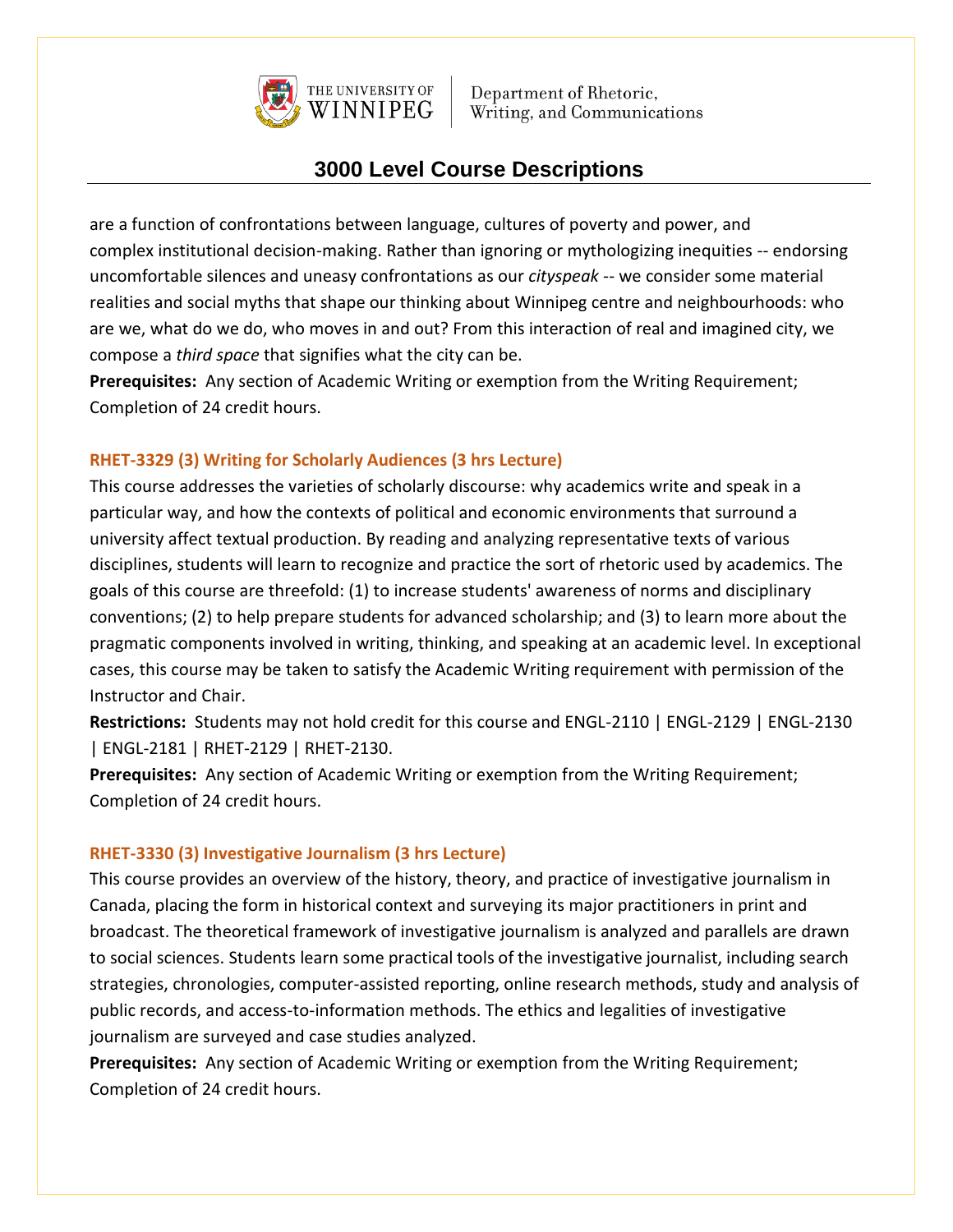

## **3000 Level Course Descriptions**

## **RHET-3331 (3) Writing Internship (3 hrs Apprenticeship/Internship/Practicum)**

The Writing Internship involves a placement with a community organization, designed to be a writing partnership with an organization outside the university, and in some cases, university partners that need students' writing expertise. The goals of the internship are to help students learn how to write for audiences inside and outside of the academy, to learn ethical guidelines for writing with community and university partners, and to learn practical skills relating to the production of a range of texts. The specifics of each internship, including duties and responsibilities as well as start and end dates, are determined in consultation between the community organization and the academic supervisor. Training and supervision for the work components are provided by the community organization; academic oversight of the experience is provided by a faculty member. Grading is based on performance evaluation by the community organization, and on academic writing consolidating learning from the experience.

**Prerequisites:** Any section of Academic Writing or exemption from the Writing Requirement; Completion of 24 credit hours.

#### **RHET-3340 (3) Technical and Professional Communication (3 hrs Lecture)**

This course provides an overview of the emerging field of organizational communication and an introduction to the ways in which a variety of rhetorical theories explain the strategic choices available to professional and technical communicators. Students analyze various artefacts of organizational communication, as well as plan, draft, edit, and design a range of professional and technical documents, such as business correspondence, proposals, and reports. The assignments stress the importance of a critical analysis of purpose, situation, context, and readership for making effective, appropriate, and ethical choices as technical and professional communicators. Uses and design ofelectronic correspondence and on-line information are discussed. **Restrictions:** Students may not hold credit for this course and RHET-2140. **Prerequisites:** Any section of Academic Writing or exemption from the Writing Requirement;

Completion of 24 credit hours.

#### **RHET-3420 (3) Rhetorics of Identity (3 hrs Lecture)**

This course investigates the relationships between discourse and identity. Examining discursive constructions of representation, the course explores how discourse reflects, produces, and reproduces "difference" topics such as race, gender, class, sexual orientation, and disability. It considers how communicative and suasive language shapes and privileges particular identities, and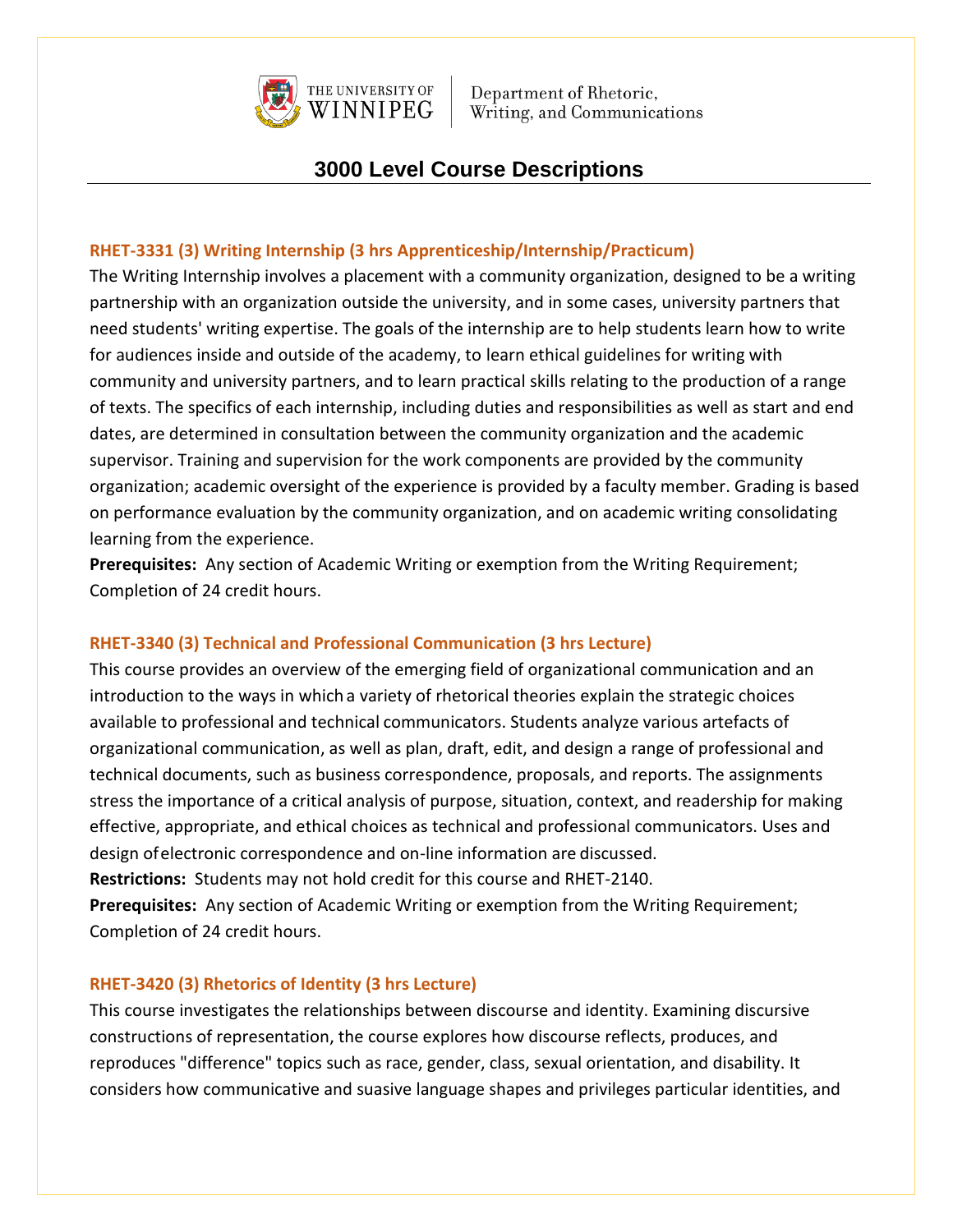

# **3000 Level Course Descriptions**

investigates how difference shapes literate practices in representations of the national, local, and academic. Drawing connections between intellectual institutions and social privilege, the course also explores power and identity politics, examining the reciprocal relationship between language and ideology.

**Restrictions:** Students may not hold credit for this course and RHET-4420. **Prerequisites:** Any section of Academic Writing or exemption from the Writing Requirement; Completion of 24 credit hours.

## **RHET-3450 (3) Critical Studies of Social Media (3 hrs Lecture/Seminar)**

Social media and social networking websites structure many of our experiences of the world, ourselves, and the culture that surrounds us. This course takes a critical, cultural, and rhetorical approach to the study of social media. Topics include the rhetoric of the public profile and persuasive constructions of social media selfhood and identity curation; the language and meaning of social media "friendship" and "publicity;" questions about the rhetoric of privacy under conditions of constant surveillance; the relationship between discourse, algorithms, and platform logics; and the role of social media in framing the world of meaning and public discourse.

**Prerequisites:** Any section of Academic Writing or exemption from the Writing Requirement; Completion of 24 credit hours.

## **RHET-3460 (3) Games and the Rhetoric of Play (3 hrs Lecture)**

This course introduces students to humanities-based game studies, focusing on rhetorical studies of game design, game writing, and play as a medium of communication. Topics may include the debate between ludological (rules-based) and narratological (story-based) approaches, procedural studies, platform and software studies, gamification, games and adaptation studies, and games as rhetorical objects. This course will examine games as a discipline in its own right. While it is not a course in game design or programming, students will have the opportunity to create their own games and reflect upon them from the perspectives of rhetorical criticism, design, and play.

**Experimental Course:** This course is offered on a trial basis to gauge interest in the topic. Students who successfully complete this course receive credit as indicated.

## **RHET-3750 (3) Classical Rhetoric: History, Theory and Practice (3 hrs Lecture)**

This course examines thehistory, theory, pedagogy, and practices of the classical period of western rhetoric, extending from Homer's *Iliad* and *Odyssey* of the eighth-century BCE to the rhetorical thinkers of the first-century CE. Students discuss the works of such canonical figures as Gorgias, Plato,